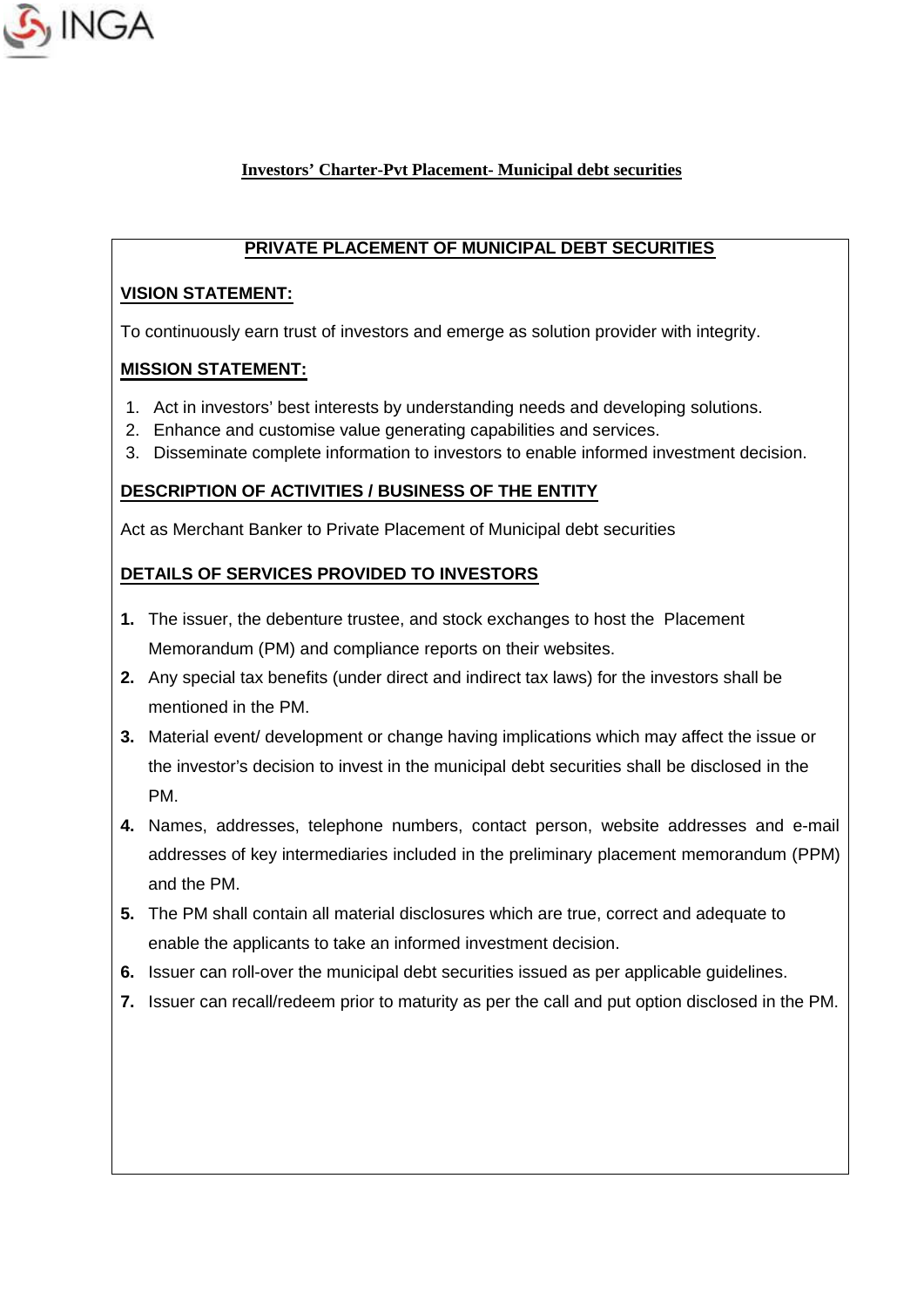

| Sr.<br>No.     | <b>Activity</b>                                                                                                  | <b>Timeline for which</b><br>activity takes place    | <b>Information where</b><br>available                                                             |
|----------------|------------------------------------------------------------------------------------------------------------------|------------------------------------------------------|---------------------------------------------------------------------------------------------------|
| 1              | Filing of preliminary<br>placement memorandum<br>("PPM") with SEBI and Stock<br>exchanges                        |                                                      | Website of SEBI and<br>stock exchange(s)                                                          |
| $\overline{2}$ | Filing of PM                                                                                                     |                                                      | Website of SEBI and<br>stock exchange(s)                                                          |
| 3              | Receipt of funds and<br>Allotment of municipal debt<br>securities                                                | within 2 working day<br>from issue closure           |                                                                                                   |
| $\overline{4}$ | Dissemination of all<br>information and compliance<br>reports by issuer, debenture<br>trustee and stock exchange | As and when required                                 | Issuer, Debenture<br>trustee and Stock<br>exchanges website                                       |
| 5              | Commencement of trading                                                                                          | within 4 working days<br>from issue closure          | <b>Stock Exchanges</b><br>website (please refer to<br>the Listing circular by<br>stock exchanges) |
| 6              | Option to roll-over the<br>securities with the Issuer                                                            | 21 days prior notice to<br>investors                 | Stock exchanges                                                                                   |
| $\overline{7}$ | Option to buy back securities<br>with the Issuer                                                                 | after the municipal<br>debt securities are<br>issued | Placement<br>Memorandum                                                                           |
| 8              | Call and put option                                                                                              | after the municipal<br>debt securities are<br>issued | Placement<br>Memorandum                                                                           |
| 9              | Dissemination of all<br>information and compliance<br>reports by issuer, debenture<br>trustee and stock exchange | As and when required                                 | Issuer, Debenture<br>trustee and Stock<br>exchanges website                                       |

## **RIGHTS OF INVESTORS**

- **1.** Right of receiving the refund as per the stipulated regulatory timeframe if the listing and trading approval is not received and if delayed, penal interest along with the amount to be received.
- **2.** Receive clear, accurate and easy to understand, issue related documents in order to make a well- informed investment decision.
- **3.** Satisfactory response to investor queries.
- **4.** Right of free transferability, nomination subject to applicable laws and regulations.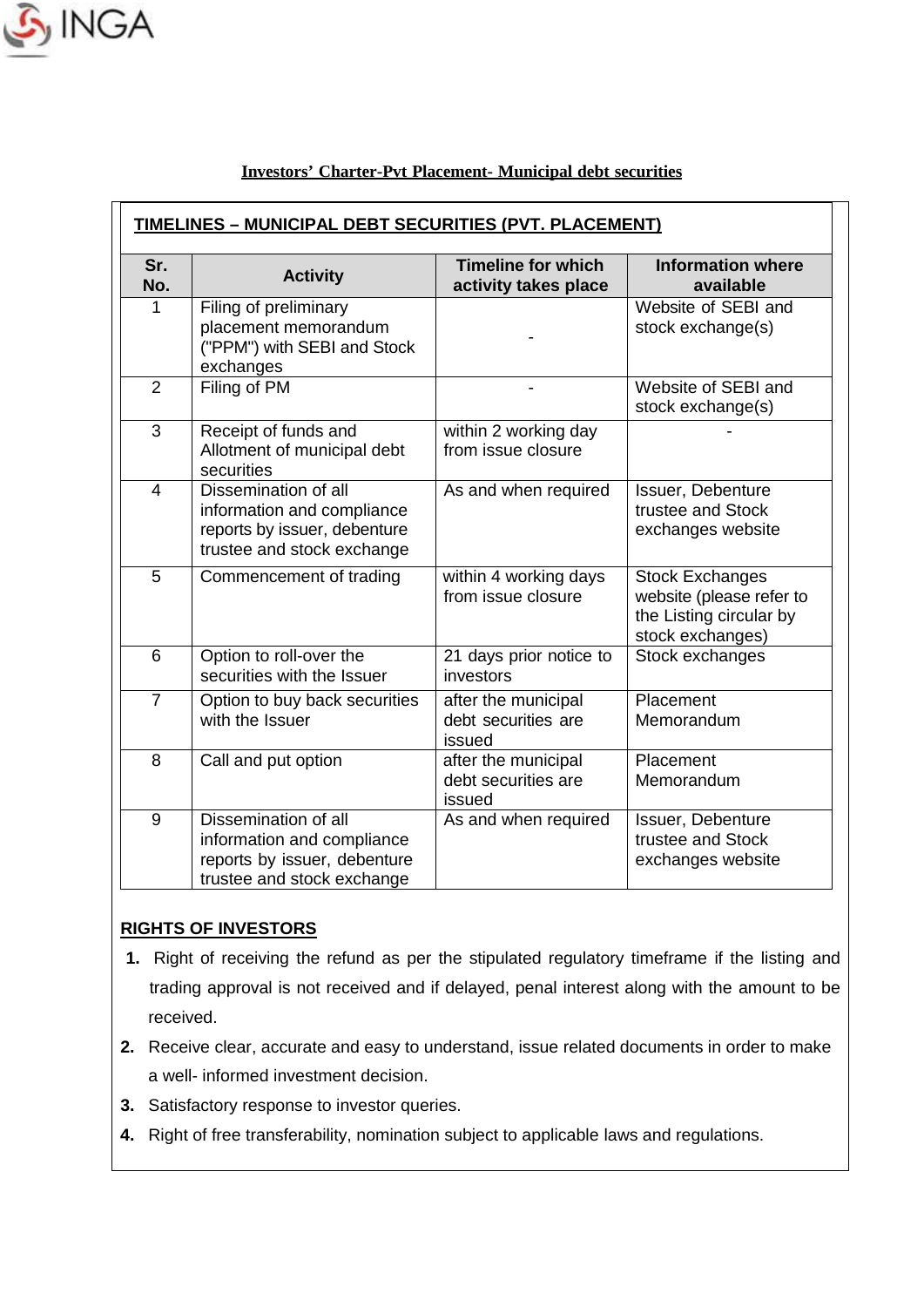

## **DOs AND DONTs FOR THE INVESTORS**

### **DOs**

- **1.** Check the eligibility to apply as per the terms of the PPM and PM and applicable law.
- **2.** Eligible Investors to whom the PM has been issued shall apply for the Issue.
- **3.** The investor is advised to go through and understand the PPM and PM, its terms and conditions, all types of covenants, clauses pertaining to security, events of defaults, cross defaults, etc. thoroughly.
- **4.** Application form duly completed and accompanied with necessary documents are to be submitted to the entity.
- **5.** The name of the applicant's bank, type of account and account number must be duly completed by the applicant.
- **6.** Abide by the terms and conditions of the investment and timelines involved in the issue process.
- **7.** Ensure accurate updation of demographic details with depositories including the address, name, investor status, bank account details, PAN, e-mails addresses, contact details etc.
- **8.** Ensure active demat/ broking account before investing, as municipal debt securities will be allotted in dematerialized form.
- **9.** The fund pay-in by the successful bidders will be made only from the bank account(s), which have been provided / updated in the electronic book mechanism system (if issuance through EBP mechanism).
- **10.** Ensure relevant documents as per statutory requirements are submitted for Applications under power of attorney or by limited companies, corporate, trust etc.

## **DON'Ts**

- **1.** Do not make an application below the minimum application amount.
- **2.** Do not submit Applications on plain paper or on incomplete or illegible Application Forms.
- **3.** Do not apply if you are not competent to contract under the Indian Contract Act, 1872.
- **4.** Do not submit fictitious applications.
- **5.** Do not make incomplete application. (Application forms without PAN shall be considered incomplete and are liable to be rejected).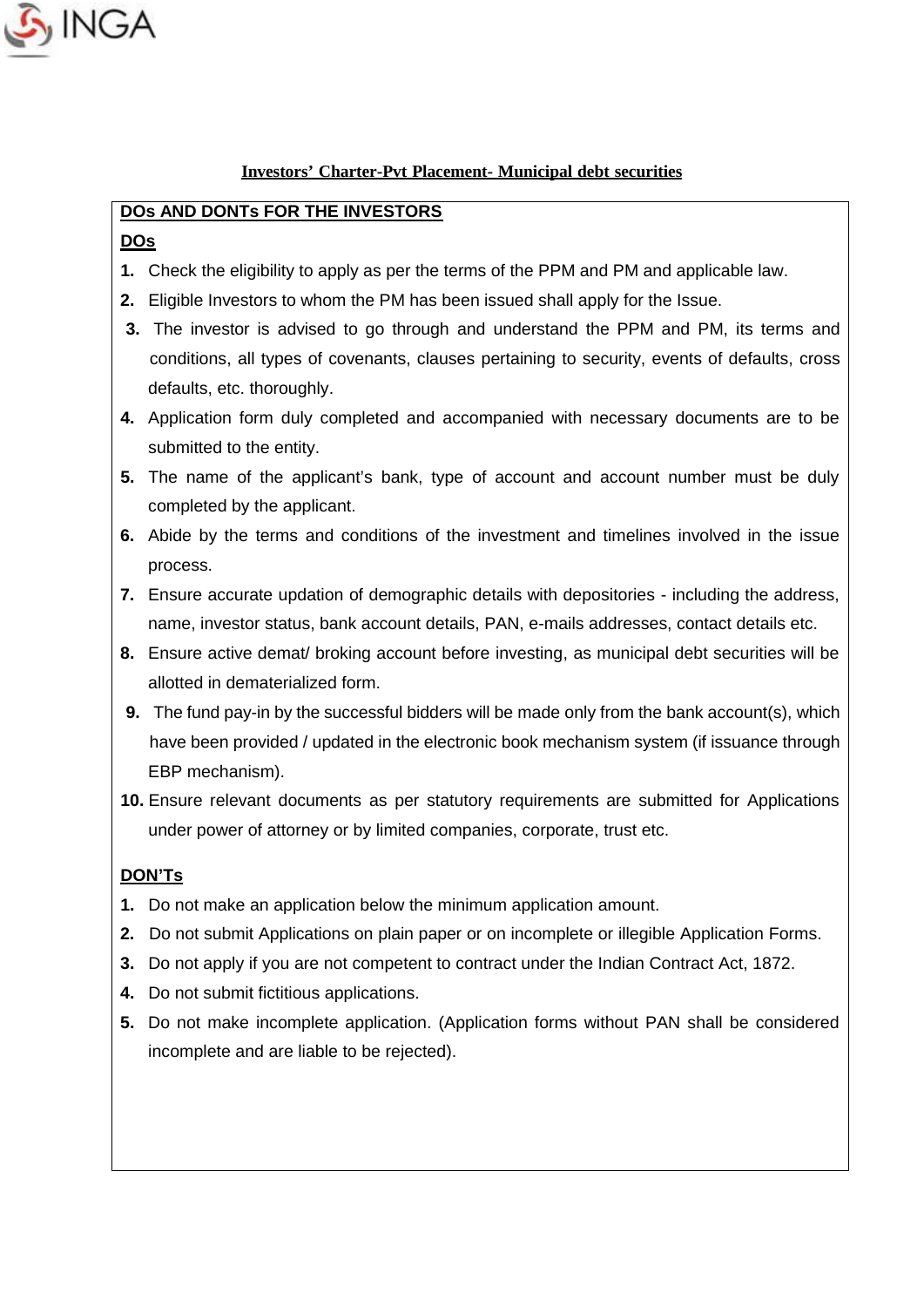